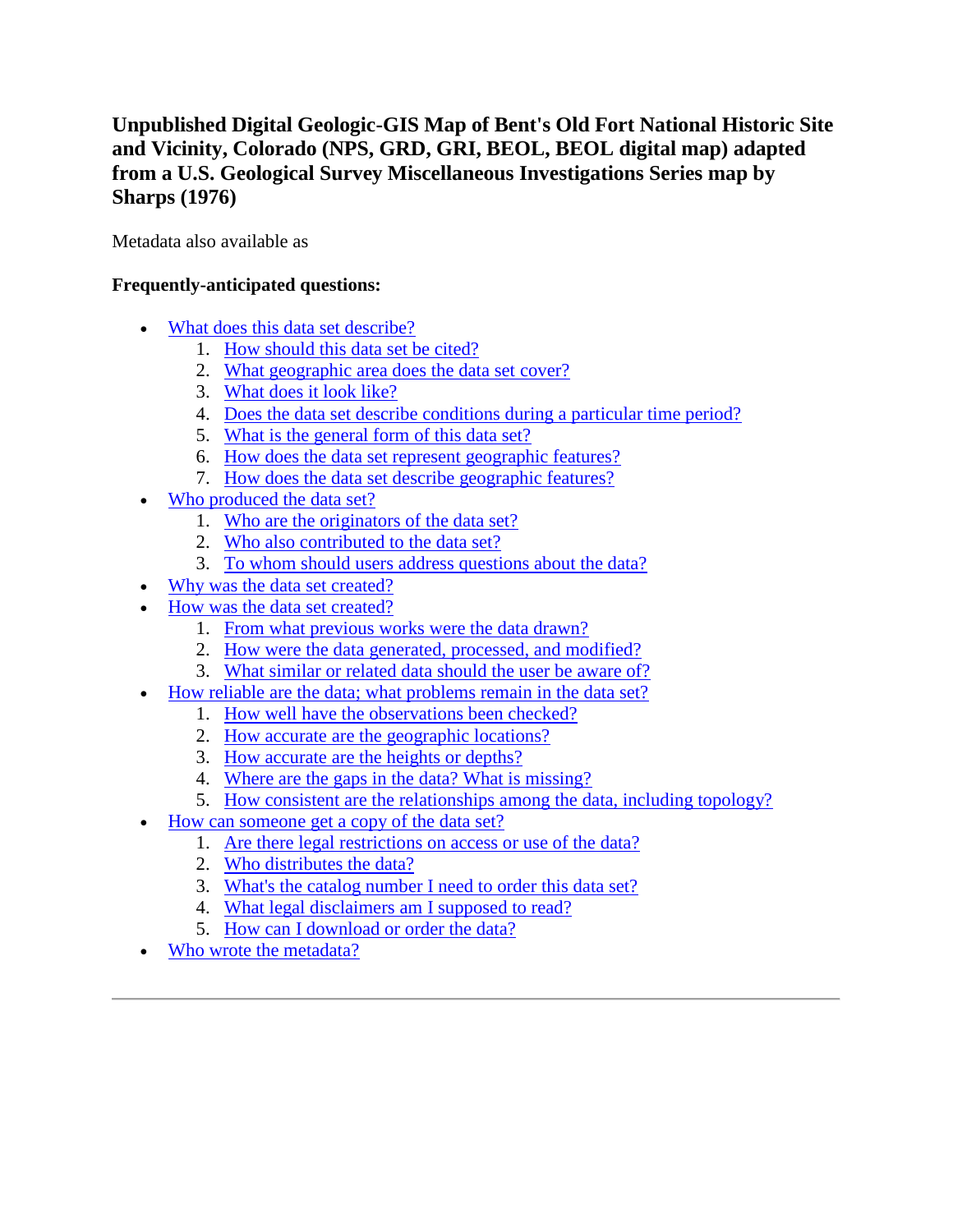## **What does this data set describe?**

#### *Title:*

Unpublished Digital Geologic-GIS Map of Bent's Old Fort National Historic Site and Vicinity, Colorado (NPS, GRD, GRI, BEOL, BEOL digital map) adapted from a U.S. Geological Survey Miscellaneous Investigations Series map by Sharps (1976) *Abstract:*

The Unpublished Digital Geologic-GIS Map of Bent's Old Fort National Historic Site and Vicinity, Colorado is composed of GIS data layers and GIS tables in a 10.1 file geodatabase (beol\_geology.gdb), a 10.1 ArcMap (.mxd) map document (beol\_geology.mxd), individual 10.1 layer (.lyr) files for each GIS data layer, an ancillary map information document (beol\_geology.pdf) which contains source map unit descriptions, as well as other source map text, figures and tables, metadata in FGDC text (.txt) and FAQ (.pdf) formats, and a GIS readme file (beol\_geology\_gis\_readme.pdf). Please read the beol\_geology\_gis\_readme.pdf for information pertaining to the proper extraction of the file geodatabase and other map files. To request GIS data in ESRI 10.1 shapefile format contact Stephanie O'Meara (stephanie.omeara@colostate.edu; see contact information below). The data is also available as a 2.2 KMZ/KML file for use in Google Earth, however, this format version of the map is limited in data layers presented and in access to GRI ancillary table information. Google Earth software is available for free at: [<http://www.google.com/earth/index.html>.](http://www.google.com/earth/index.html) Users are encouraged to only use the Google Earth data for basic visualization, and to use the GIS data for any type of data analysis or investigation. The data were completed as a component of the Geologic Resources Inventory (GRI) program, a National Park Service (NPS) Inventory and Monitoring (I&M) Division funded program that is administered by the NPS Geologic Resources Division (GRD). Source geologic maps and data used to complete this GRI digital dataset were provided by the following: U.S. Geological Survey. Detailed information concerning the sources used and their contribution the GRI product are listed in the Source Citation section(s) of this metadata record (beol\_geology\_metadata.txt or beol\_geology\_metadata\_faq.pdf). Users of this data are cautioned about the locational accuracy of features within this dataset. Based on the source map scale of 1:250,000 and United States National Map Accuracy Standards features are within (horizontally) 127 meters or 416.7 feet of their actual location as presented by this dataset. Users of this data should thus not assume the location of features is exactly where they are portrayed in Google Earth, ArcGIS or other software used to display this dataset. All GIS and ancillary tables were produced as per the NPS GRI Geology-GIS Geodatabase Data Model v. 2.3. (available at:

[<http://science.nature.nps.gov/im/inventory/geology/GeologyGISDataModel.cfm>\)](http://science.nature.nps.gov/im/inventory/geology/GeologyGISDataModel.cfm). The GIS data projection is NAD83, UTM Zone 13N, however, for the KML/KMZ format the data is projected upon export to WGS84 Geographic, the native coordinate system used by Google Earth. The data is within the area of interest of Bent's Old Fort National Historic Site.

### *Supplemental\_Information:*

The data layers (feature classes) that comprise the Unpublished Digital Geologic-GIS Map of Bent's Old Fort National Historic Site and Vicinity, Colorado include: BEOLGLG (Geologic Units) and BEOLGLGA (Geologic Contacts). There are three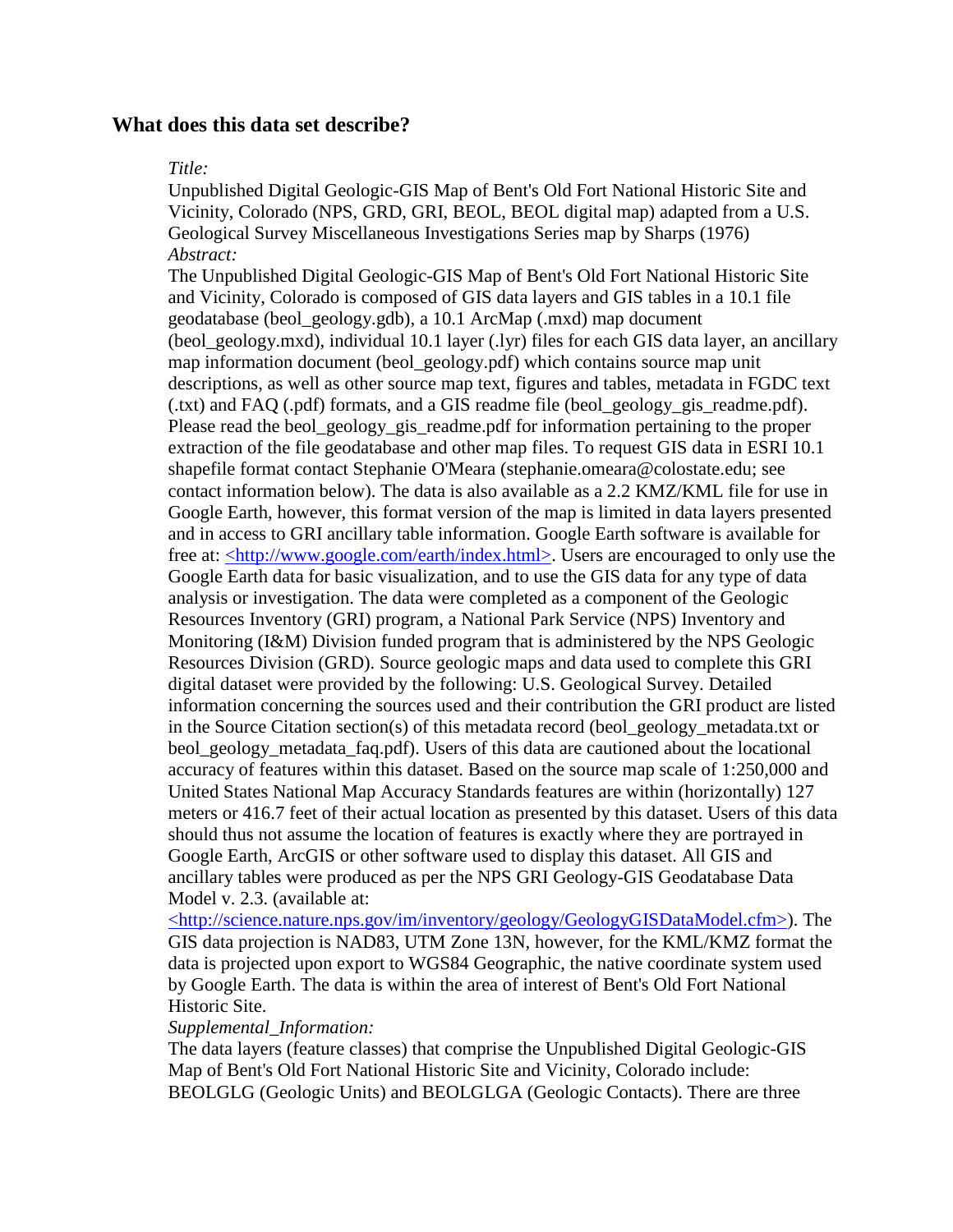additional ancillary map components, the Geologic Unit Information Table (beolunit) Table, the Source Map Information Table (beolmap), and the Ancillary Map Information Document (beol\_geology.pdf). Refer to the NPS GRI Geology-GIS Geodatabase Data Model v. 2.3 (available at:

[<http://science.nature.nps.gov/im/inventory/geology/GeologyGISDataModel.cfm>\)](http://science.nature.nps.gov/im/inventory/geology/GeologyGISDataModel.cfm) for detailed data layer (feature class) and table specifications including attribute field parameters, definitions and domains, and implemented topology rules and relationship classes. For the KML/KMZ format all or only some of the data layers are available. The KMZ file also possesses on-line links to the GRI program and its products, and to this readme document, the FAQ metadata, and the GRI ancillary map information document pertaining to this dataset/map.

### <span id="page-2-0"></span>1. **How should this data set be cited?**

National Park Service (NPS) Geologic Resources Inventory (GRI) program, 20181002, Unpublished Digital Geologic-GIS Map of Bent's Old Fort National Historic Site and Vicinity, Colorado (NPS, GRD, GRI, BEOL, BEOL digital map) adapted from a U.S. Geological Survey Miscellaneous Investigations Series map by Sharps (1976).

#### <span id="page-2-1"></span>2. **What geographic area does the data set cover?**

*West\_Bounding\_Coordinate:* -103.500497103 *East\_Bounding\_Coordinate:* -103.375490817 *North\_Bounding\_Coordinate:* 38.1250084483 *South\_Bounding\_Coordinate:* 38.0000082071

#### <span id="page-2-2"></span>3. **What does it look like?**

Not applicable No browse graphic provided

#### <span id="page-2-3"></span>4. **Does the data set describe conditions during a particular time period?**

Calendar\_Date: 02-Oct-2018 *Currentness\_Reference:* ground condition

#### <span id="page-2-4"></span>5. **What is the general form of this data set?**

*Geospatial\_Data\_Presentation\_Form:* map

#### <span id="page-2-5"></span>6. **How does the data set represent geographic features?**

- a. **How are geographic features stored in the data set?**
- b. **What coordinate system is used to represent geographic features?**

*Grid\_Coordinate\_System\_Name:* Universal Transverse Mercator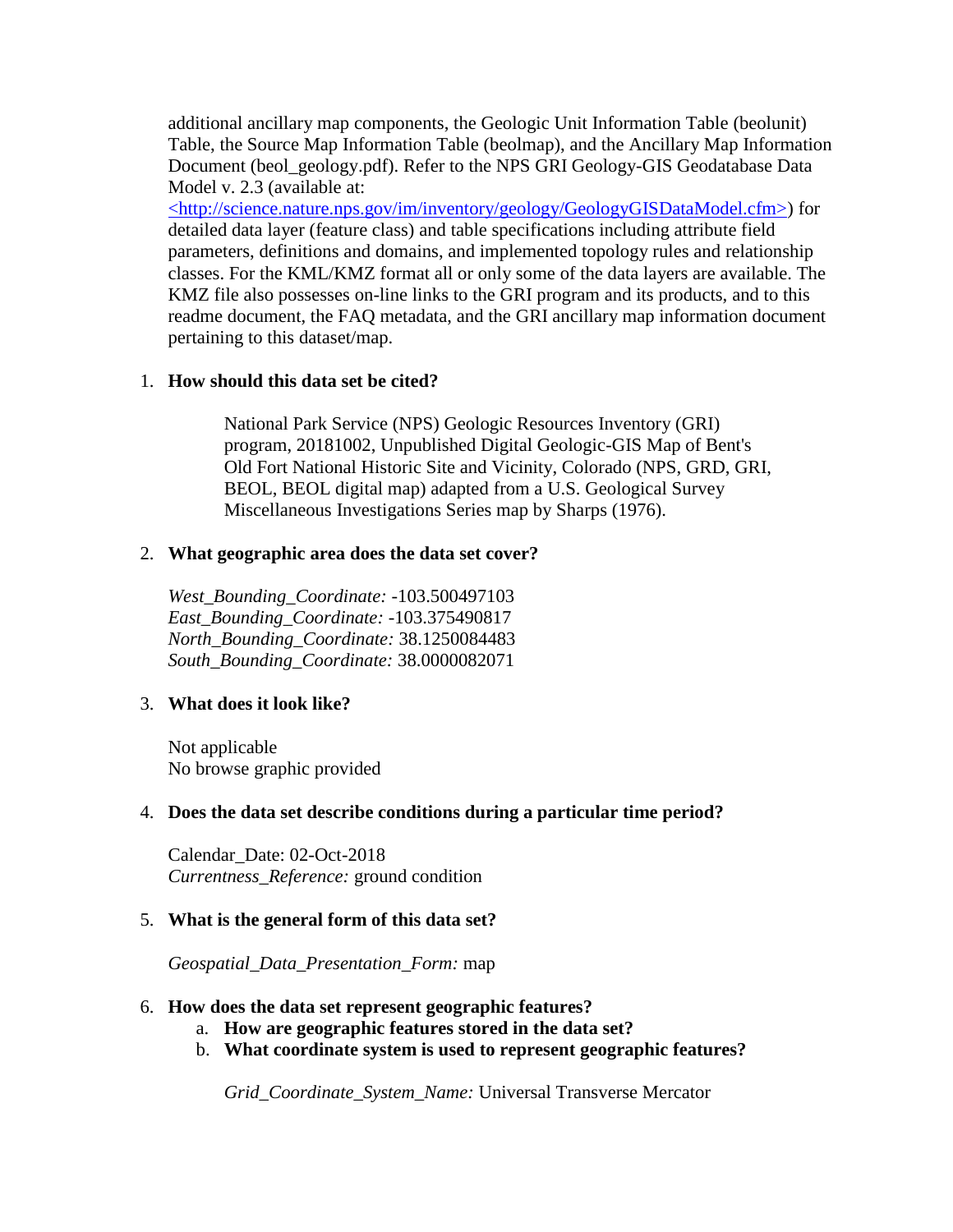*Universal\_Transverse\_Mercator: UTM\_Zone\_Number:* 13 *Transverse\_Mercator: Scale\_Factor\_at\_Central\_Meridian:* 0.999600 *Longitude\_of\_Central\_Meridian:* -105.0 *Latitude\_of\_Projection\_Origin:* 0.000000 *False\_Easting:* 500000.000000 *False\_Northing:* 0.000000

> Planar coordinates are encoded using coordinate pair Abscissae (x-coordinates) are specified to the nearest 0.000007 Ordinates (y-coordinates) are specified to the nearest 0.000007 Planar coordinates are specified in meters

The horizontal datum used is North American Datum of 1983. The ellipsoid used is Geodetic Reference System 80. The semi-major axis of the ellipsoid used is 6378137.000000. The flattening of the ellipsoid used is 1/298.257222.

#### <span id="page-3-0"></span>7. **How does the data set describe geographic features?**

#### *Entity\_and\_Attribute\_Overview:*

Refer to the NPS GRI Geology-GIS Geodatabase Data Model v. 2.3 (available at: [<http://science.nature.nps.gov/im/inventory/geology/GeologyGISDataModel.cfm>\)](http://science.nature.nps.gov/im/inventory/geology/GeologyGISDataModel.cfm) for detailed feature class and table attribute field parameters, definitions and domains, and implemented relationship classes, as well as for implemented feature class topology rules. *Entity\_and\_Attribute\_Detail\_Citation:*

NPS GRI Geology-GIS Geodatabase Data Model v. 2.3. (available at: [<http://science.nature.nps.gov/im/inventory/geology/GeologyGISDataModel.cfm>\)](http://science.nature.nps.gov/im/inventory/geology/GeologyGISDataModel.cfm)

#### <span id="page-3-1"></span>**Who produced the data set?**

- <span id="page-3-2"></span>1. **Who are the originators of the data set?** (may include formal authors, digital compilers, and editors)
	- o National Park Service (NPS) Geologic Resources Inventory (GRI) program
- <span id="page-3-3"></span>2. **Who also contributed to the data set?**

Stephanie O'Meara (Colorado State University)

#### <span id="page-3-4"></span>3. **To whom should users address questions about the data?**

Stephanie O'Meara Colorado State University Research Associate, Geologist/GIS Specialist/Data Manager 1201 Oak Ridge Drive, Suite 200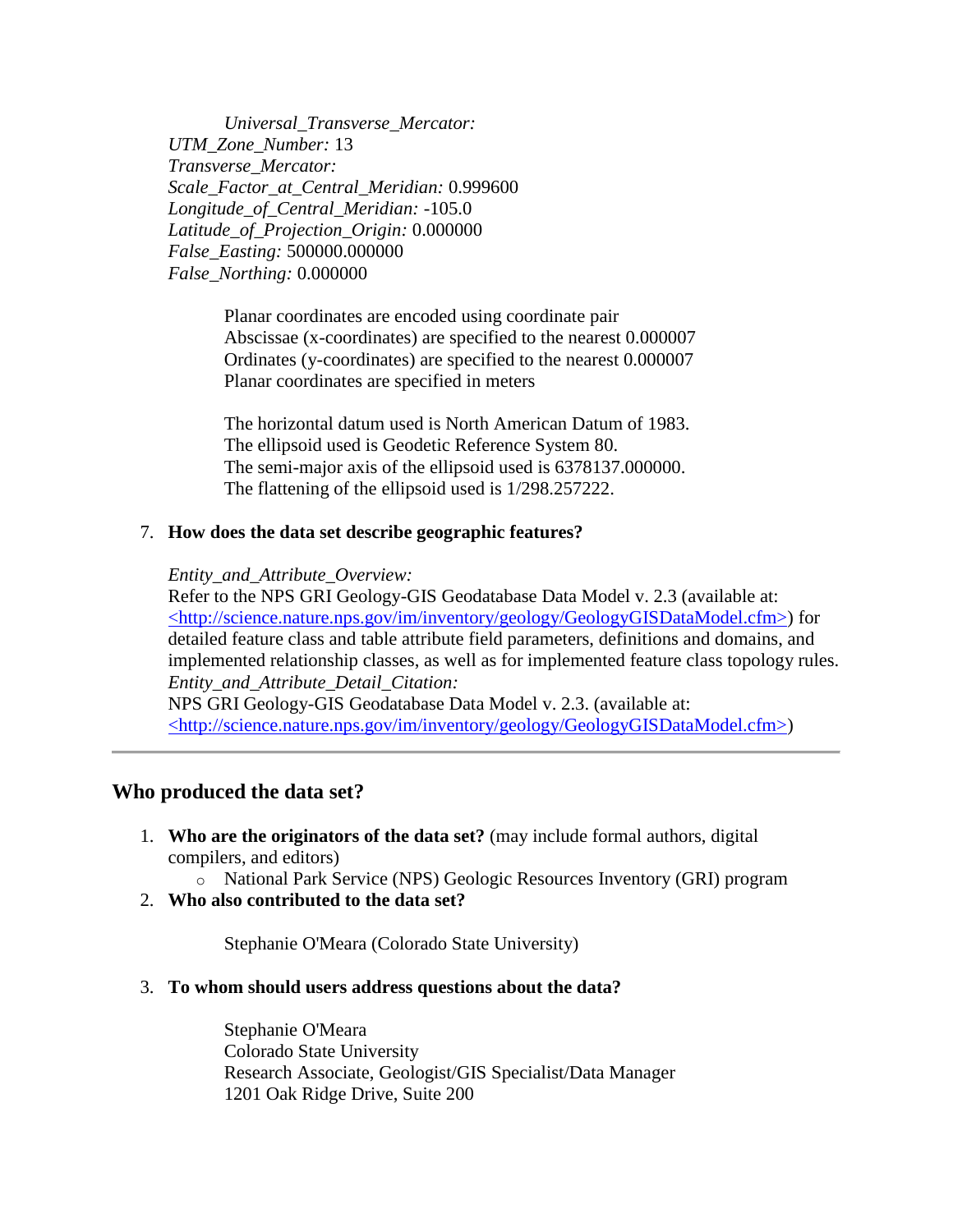Fort Collins, Colorado 80525 USA

(970) 491-6655 (voice) stephanie.omeara@colostate.edu

*Hours\_of\_Service:* 9:00 a.m. to 5:00 p.m. (MST), Monday - Friday

## <span id="page-4-0"></span>**Why was the data set created?**

The data are intended to assist NPS personnel in the protection and management of Bent's Old Fort National Historic Site.

### <span id="page-4-1"></span>**How was the data set created?**

#### <span id="page-4-2"></span>1. **From what previous works were the data drawn?**

**USGS Miscellaneous Investigations Series I-944** (source 1 of 1)

Sharps, J.A., 1976, Geologic Map of the Lamar Quadrangle, Colorado and Kansas: Miscellaneous Investigations Series I-944, U.S. Geological Survey (USGS), Reston, Virginia.

*Type\_of\_Source\_Media:* paper *Source\_Scale\_Denominator:* 250000 *Source\_Contribution:*

Geologic features present on the source map were digitized using a .TIF image of the paper/mylar map that was scanned at 300dpi and georeferenced in NAD83 UTM. The source map scan was also used to attribute features, as well as to check (QC) line quality, both positionally and spatially, and feature attribution. Ancillary source map text, including unit descriptions, and graphics, if present, were captured, formatted and added to the ancillary map information document. See the Process Step section for additional information.

#### <span id="page-4-3"></span>2. **How were the data generated, processed, and modified?**

Date: 02-Oct-2018 (process 1 of 1)

1.) GIS features were digitized from a TIF image of the source map scanned at 300dpi and georeferenced in NAD83 UTM coordinates. See the Source Information Contribution section(s) for specific source map details. Geology features were digitized into a data model compliant geodatabase. For details on the GRI data model see the NPS GRI Geology-GIS Geodatabase Data Model v. 2.3 (available at:

[<http://science.nature.nps.gov/im/inventory/geology/GeologyGISDataModel.cfm>\)](http://science.nature.nps.gov/im/inventory/geology/GeologyGISDataModel.cfm). 2.) Line quality was checked against the source scan to ensure that GIS features were represented accurately, both positionally and spatially. 3.) Feature attribution was derived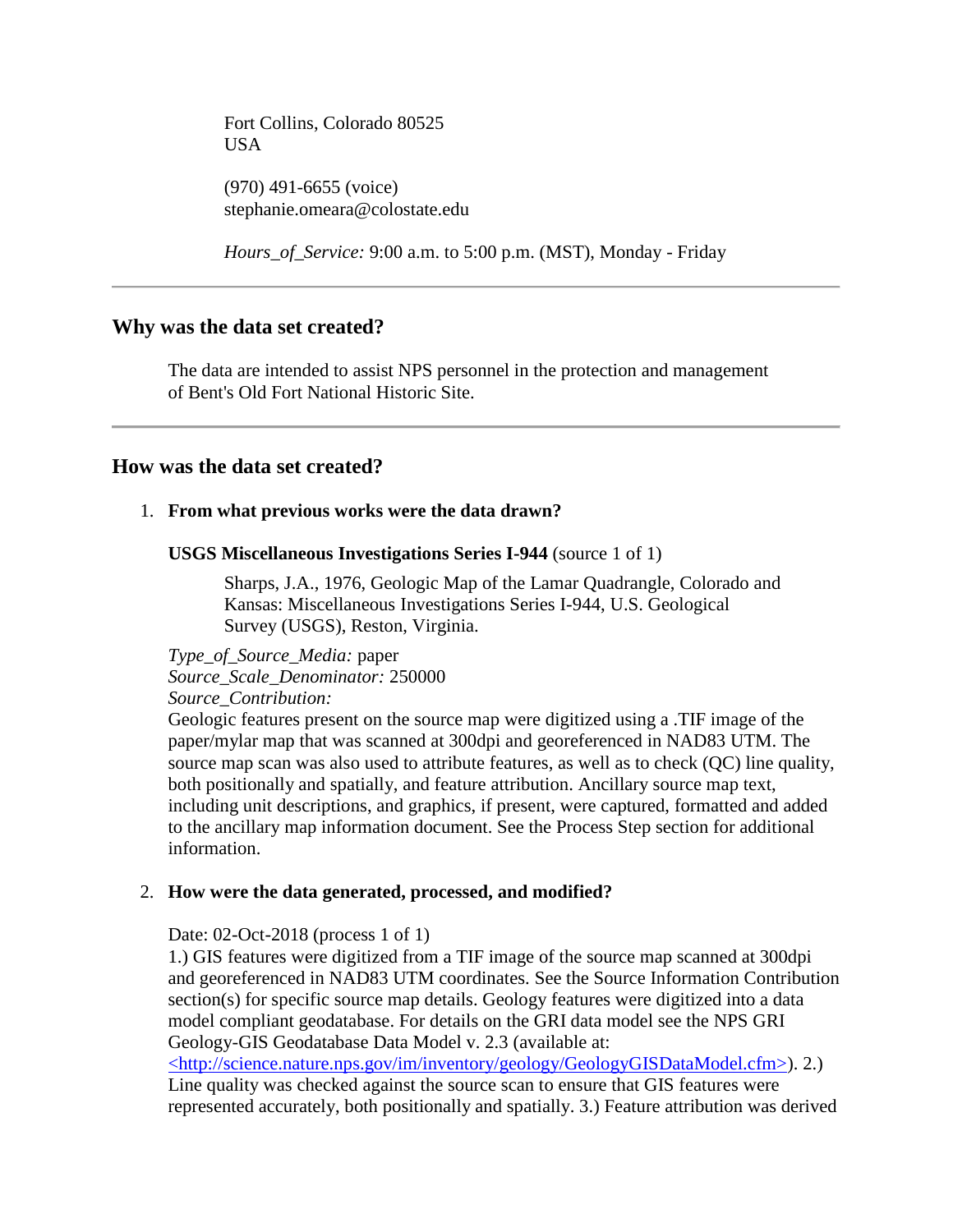using the source map. 4.) Data Model topology rules were validated for all features and any topology errors corrected. 5.) Quality control (QC) consisting of a visual check of the data against its source, as well as running a GRI developed ArcObjects tool to check for GRI data model validation and feature-related consistency, was conducted. 6.) The UNIT and MAP tables were populated and checked against the source(s). Relationship classes were also added and used to ensure attribution consistency between feature class and table attribution. 7.) Feature symbology was produced for all feature classes. An attempt was made to best match symbology to its source map, however, in some cases feature symbology maybe slightly modified, primarily based on the limitations of the ArcGIS geology style. In some cases, however, symbology may have been modified to reconcile differences from multiple sources. 8.) An ArcMap Document was produced, in part by a GRI finalize mxd tool, and layer (.lyr) files saved for all data layers. 9.) The ancillary map information PDF document, see the Supplemental Information section for additional information, was produced from textual information and figures present on the source map(s) and/or in digital data files. If applicable, source map images were produced at 150dpi or greater resolution and optical character recognition (OCR) software was used to produce text from source map text. The text, source map images and other ancillary source map information were added to a Help & Manual (.hmxz) template file. The .hmxz file was then compiled to produce the ancillary map information document. Any compilation errors were then checked and corrected and the document was reviewed for content, usability and grammatical errors. 10.) KML/KMZ files were produced with certain UNIT and MAP table fields appended and calculated for each feature class prior to export.

Person who carried out this activity:

Stephanie O'Meara Colorado State University Research Associate, Geologist/GIS Specialist/Data Manager 1201 Oak Ridge Drive, Suite 200 Fort Collins, Colorado 80525-5589 USA

(970) 491-6655 (voice) stephanie.omeara@colostate.edu

*Hours\_of\_Service:* 9:00 a.m. to 5:00 p.m. (MST), Monday - Friday Data sources used in this process:

o USGS Miscellaneous Investigations Series I-944

#### <span id="page-5-0"></span>3. **What similar or related data should the user be aware of?**

National Park Service Geologic Resources Inventory (GRI) program, 20181002, Metadata for the Unpublished Digital Geologic-GIS Map of Bent's Old Fort National Historic Site and Vicinity, Colorado (NPS, GRD, GRI, BEOL, BEOL digital map).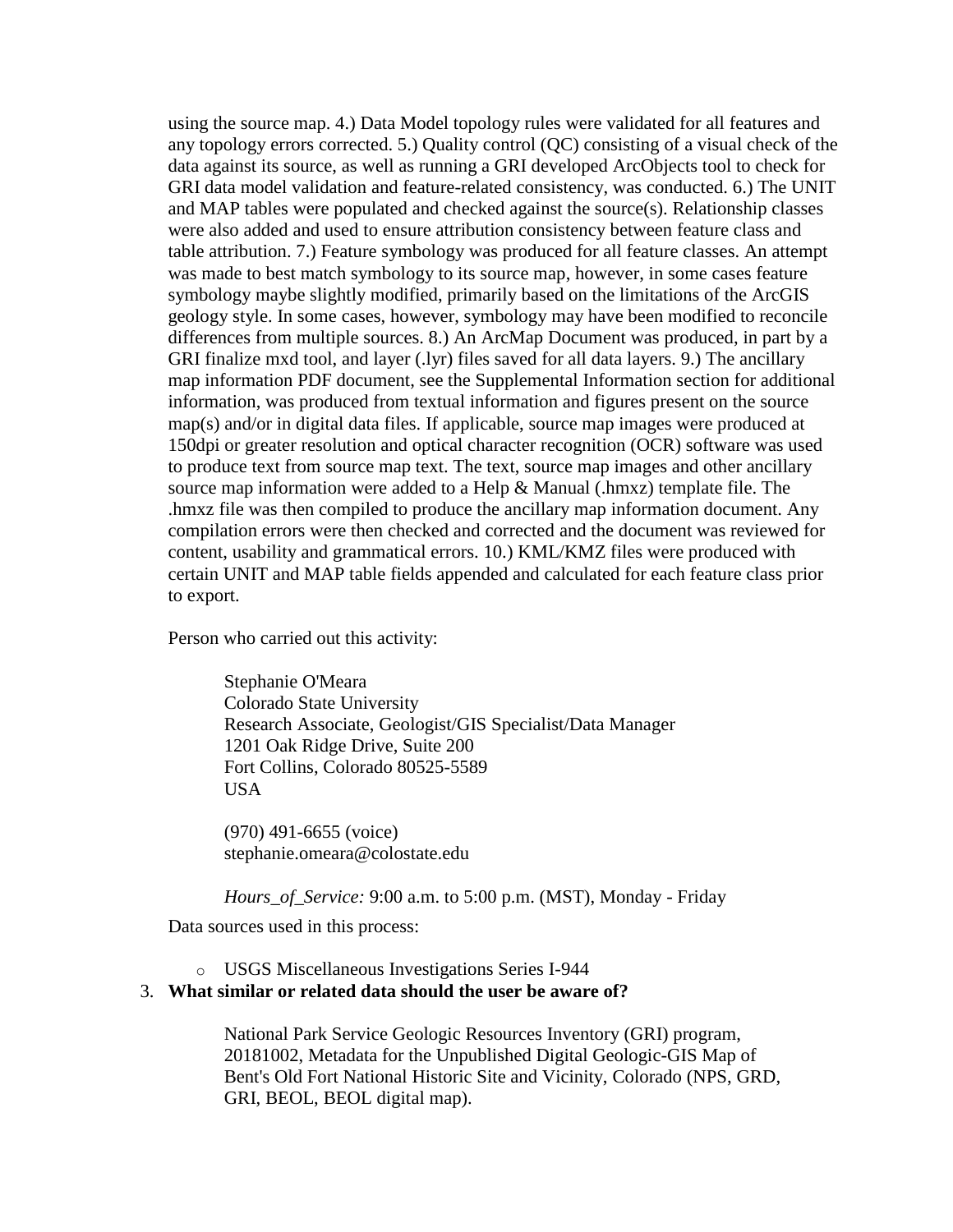## <span id="page-6-0"></span>**How reliable are the data; what problems remain in the data set?**

## <span id="page-6-1"></span>1. **How well have the observations been checked?**

Feature and table attribution was derived and checked with the source map(s). Attribution was checked (QCd) for errors. Users of this data are advised to FULLY and CAREFULLY READ the "DISTRIBUTION LIABILITY" section of this metadata before using the data.

## <span id="page-6-2"></span>2. **How accurate are the geographic locations?**

Data was digitized from a georeferenced source map TIF image(s) (300dpi). Users of this data are cautioned about the locational accuracy of features within this dataset. Based on the source map scale and United States National Map Accuracy Standards features are within (horizontally) 127 meters or 416.7 feet of their actual location as presented by this dataset. Users of this data should thus not assume the location of features is exactly where they portrayed are in ArcGIS or other software used to display this dataset. The PRECISION of any Shapefile (.shp) files is DOUBLE. The maximum root mean square (RMS) horizontal accuracy of the georeferenced image as measured in ArcMap is 3.5 meters. Coordinate tics on the georeferenced (registered and rectified) source map image(s) were checked against control points that had the exact specified coordinates of the tic. The direct distance between the image tic and its control point were measured. All measured distances were less than 50% of the required distance to meet National Map Accuracy Standards (1/50th of an inch for maps at 1:20,000 scale and smaller). Features were checked (QCd) after digitizing for positional accuracy errors using the georeferenced source map image.

### <span id="page-6-3"></span>3. **How accurate are the heights or depths?**

No vertical coordinates are present in this GRI digital dataset.

## <span id="page-6-4"></span>4. **Where are the gaps in the data? What is missing?**

All data is considered complete to the extent of the source map(s).

## <span id="page-6-5"></span>5. **How consistent are the relationships among the observations, including topology?**

GIS data in 10.1 file geodatabase and 2.2 KML/KMZ file formats.

# <span id="page-6-7"></span><span id="page-6-6"></span>**How can someone get a copy of the data set?**

**Are there legal restrictions on access or use of the data?**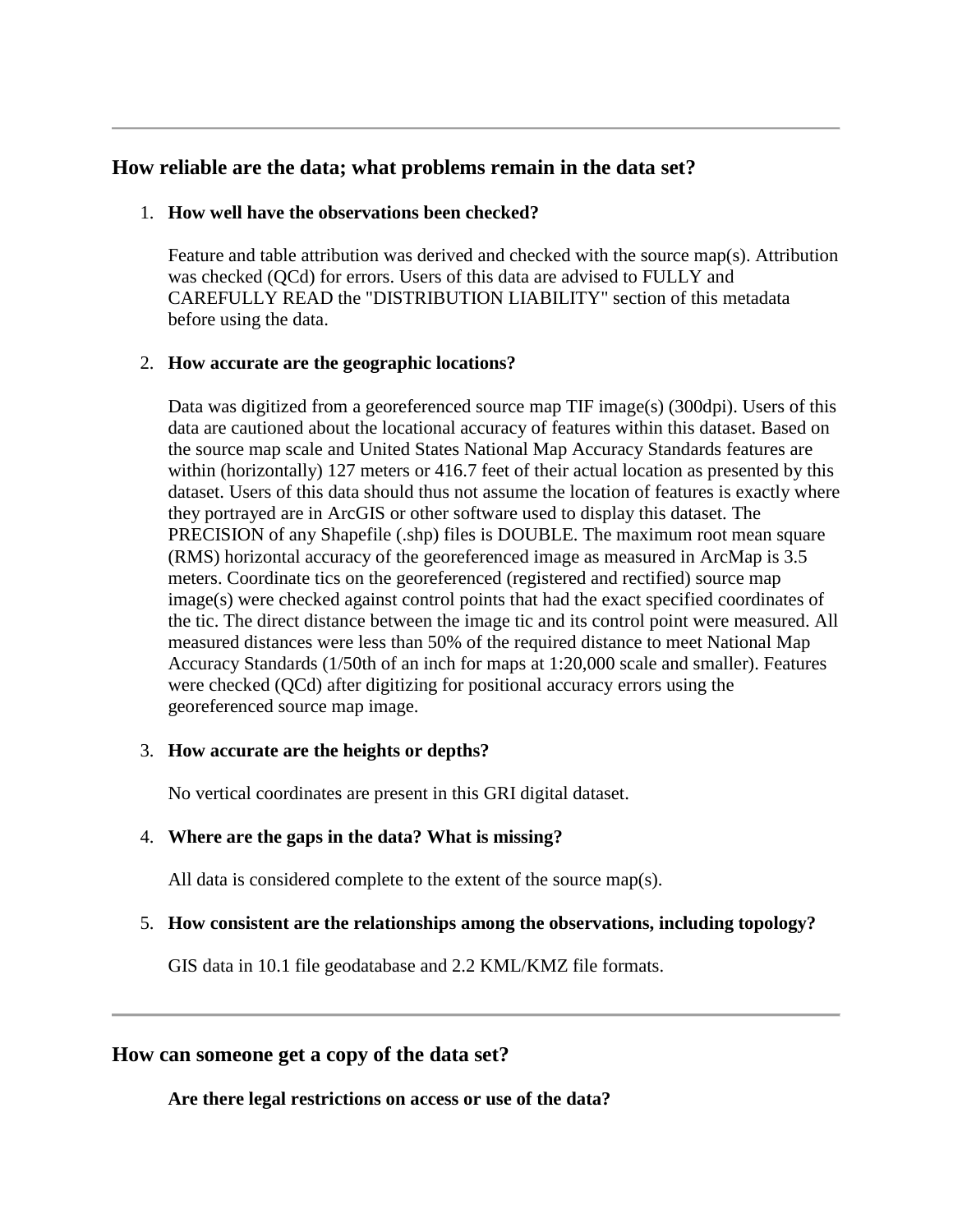#### *Access\_Constraints:* None *Use\_Constraints:*

Not for use at scale greater than 1:250,000 (source map scale). Users of this data are cautioned about the locational accuracy of features within this dataset. Based on the source map scale and United States National Map Accuracy Standards features are within (horizontally) 127 meters or 416.7 feet of their actual location as presented by this dataset. Users of this data should thus not assume the location of features is exactly where they are portrayed in Google Earth, ArcGIS or other software used to display this dataset.

#### <span id="page-7-0"></span>1. **Who distributes the data set?** (Distributor 1 of 1)

Stephanie O'Meara Colorado State University Research Associate, Geologist/GIS Specialist/Data Manager 1201 Oak Ridge Drive, Suite 200 Fort Collins, Colorado 80525 USA

(970) 491-6655 (voice) stephanie.omeara@colostate.edu

*Hours\_of\_Service:* 8:00 a.m. to 4:00 p.m. (MST), Monday - Friday *Contact\_Instructions:* GRI data are available at: [<http://irma.nps.gov/App/Reference/Search>](http://irma.nps.gov/App/Reference/Search)

### <span id="page-7-1"></span>2. **What's the catalog number I need to order this data set?**

GIS map data available in 10.1 file geodatabase format (in beol geology gdb.zip) and in 2.2 KML/KMZ format (in beol\_geology\_kml.zip)

### <span id="page-7-2"></span>3. **What legal disclaimers am I supposed to read?**

The National Park Service shall not be held liable for improper or incorrect use of the data described and/or contained herein. These data and related graphics are not legal documents and are not intended to be used as such.

The information contained in these data is dynamic and may change over time. The data are not better than the original sources from which they were derived. It is the responsibility of the data user to use the data appropriately and consistent within the limitations of geospatial data in general and these data in particular. The related graphics are intended to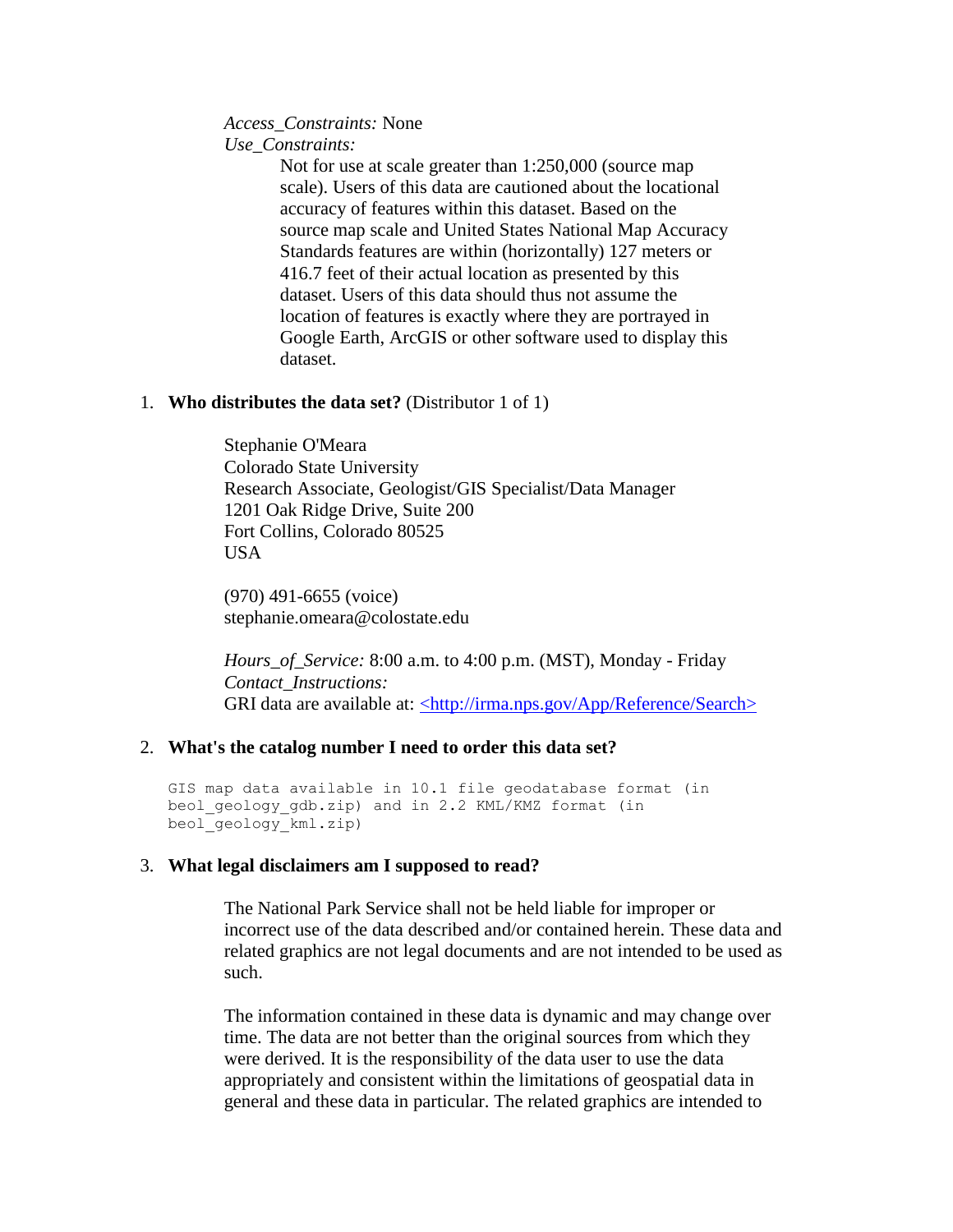aid the data user in acquiring relevant data; it is not appropriate to use the related graphics as data.

The National Park Service gives no warranty, expressed or implied, as to the accuracy, reliability, or completeness of these data. It is strongly recommended that these data are directly acquired from an NPS server and not indirectly through other sources which may have changed the data in some way. Although these data have been processed successfully on a computer system at the National Park Service, no warranty, expressed or implied is made regarding the utility of the data on another system or for general scientific purposes, nor shall the act of distribution constitute any such warranty. This disclaimer applies to both to individual use of the data and aggregate use with other data.

## <span id="page-8-0"></span>4. **How can I download or order the data?**

## o **Availability in digital form:**

| Data format: | GDB (version ArcGIS 10.1) GIS (geodatabase format) map<br>download (beol_geology_gdb.zip) Size: 0.22  |
|--------------|-------------------------------------------------------------------------------------------------------|
|              | Network links: NPS Data Store, https://irma.nps.gov/DataStore/                                        |
| Data format: | KML/KMZ (version 2.2) Google Earth (kml/kmz format) map<br>download (beol_geology_kml.zip) Size: 0.82 |
|              | Network links: NPS Data Store, https://irma.nps.gov/DataStore/                                        |
| Data format: | PDF (version 9) Ancillary Map Information Document Size:<br>1.85                                      |
|              | <b>Network links:</b> NPS Data Store, https://irma.nps.gov/DataStore/                                 |
|              | <b>Data format:</b> PDF (version 9) GIS Readme Document Size: 0.1                                     |
|              | Network links: NPS Data Store, https://irma.nps.gov/DataStore/                                        |
| Data format: | PDF (version 9) FAQ Metadata File Size: 0.1                                                           |
|              | Network links: NPS Data Store, https://irma.nps.gov/DataStore/                                        |

- o **Cost to order the data:** None
- o **Special instructions:**

Search and download GRI data at: [<http://irma.nps.gov/App/Reference/Search>](http://irma.nps.gov/App/Reference/Search)

## <span id="page-8-1"></span>**Who wrote the metadata?**

Dates: